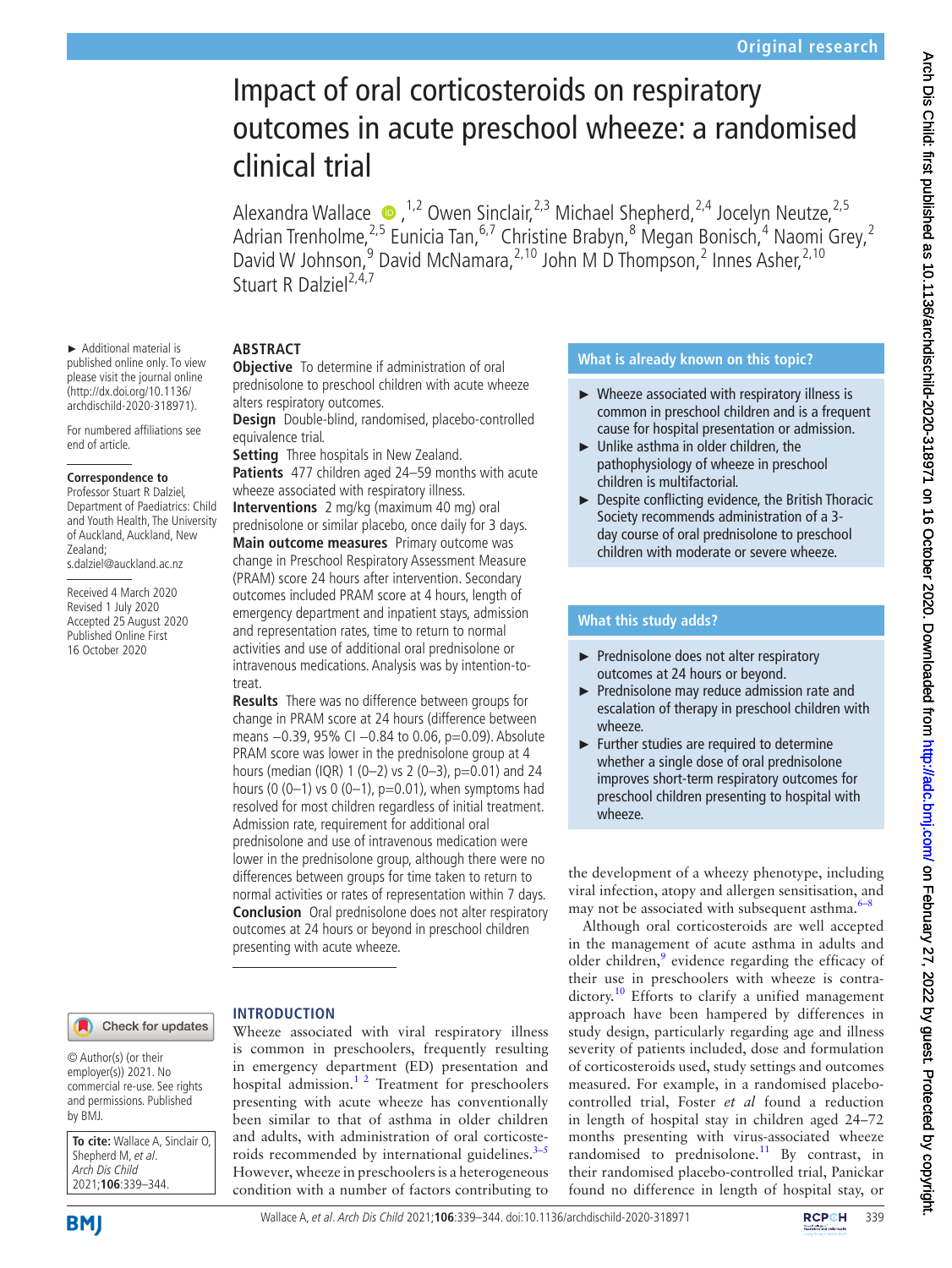other outcomes, in children aged 10–60 months treated with prednisolone.<sup>[12](#page-5-6)</sup>

These conflicting findings have precipitated vigorous debate and variation in practice.<sup>10</sup> A recent meta-analysis cautiously concluded that treatment with corticosteroids may be beneficial for young children with recurrent asthma or wheeze managed in hospital, but concluded further studies were needed.<sup>[3](#page-5-1)</sup> Due to the potential for outcome measures such as admission rate and length of stay to be biased by factors independent of a child's clinical state, for example, time of day, hospital occupancy and social factors, we wished to use an objective measure of respiratory status that was replicable and validated for use in children to investigate this question further. Thus, in the Wheeze and Steroids in Preschoolers (WASP) Study, we aimed to determine the effect of prednisolone on respiratory distress at 24 hours (assessed using the validated and standardised Preschool Respi-ratory Assessment Measure (PRAM) score,<sup>[13 14](#page-5-7)</sup>) and on other outcomes, in children 24–59 months of age presenting to an ED with wheeze associated with respiratory illness.

#### **METHODS**

#### **Design**

This randomised, double-blind placebo-controlled trial was undertaken in three New Zealand hospital EDs. Patients were randomised to either 3 days of oral prednisolone (2 mg/kg, maximum 40 mg), consistent with guidelines<sup>45</sup> or placebo, once a day. Medications were dispensed in opaque bottles with placebo similar in flavour, colour and viscosity. Participants were stratified by site (block randomisation=10) using computer generated randomisation prepared by the study statistician. Participants, families/caregivers, clinicians and research staff were blinded to group allocation.

#### **Participants**

Children aged 24–59 months presenting with acute wheeze associated with any respiratory illness were eligible. Exclusion criteria were: patients presenting with non-respiratory problems and concomitant wheeze; inability for follow-up at 18–38 hours; oral corticosteroids in previous 7 days; initial PRAM score <3; chronic respiratory or cardiac disease (any condition causing persistent respiratory distress, not including asthma or recurrent wheeze); history of inhaled foreign body; current or past history of life-threatening asthma; contraindication to corticosteroids and previous study enrolment.

#### **Study protocol**

All potentially eligible children had a PRAM score assessed at triage prior to receiving salbutamol. The PRAM score, a

well-validated measure of respiratory distress in children, has five variables: wheeze, air entry, scalene retraction, suprasternal indrawing and oxygen saturation [\(table](#page-1-0) 1).<sup>13</sup> Scores range from 0 (no disease) to 12 (severe). Once eligible, standard care for wheeze in this group was initiated; three 600 mcg treatments of inhaled salbutamol via spacer at 20 min intervals, with ongoing bronchodilator therapy as required thereafter.

During this time, parents/caregivers were approached for consent. Following written consent, randomisation ensued, with sequential WASP medication bottles dispensed. WASP medication was administered within 20 min of a dose of salbutamol, with the baseline time recorded.

Following WASP medication administration, all participants received standard treatment for wheeze with no restrictions on cointerventions. If treating clinicians considered it imperative, patients could receive corticosteroid therapy and study participation continued.

Data collection included medical and demographic data. If admitted, the PRAM score was recorded 24 hours following initial WASP medication. If discharged, nurses visited patients at home between 08:00 and 15:00 hours the following day (18–38) hours following initial WASP medication) to record a PRAM score. Prior to discharge, parents/caregivers were provided with the remainder of their WASP medication, instructions for administration of 2 further doses and a 7 day symptom diary.

A follow-up phone call made at 7 days determined further ED/ primary care presentations, additional medication use and health since discharge.

#### **Outcomes**

Primary outcome was change in PRAM score from baseline to 24 hours following administration of WASP medication.

Prespecified secondary outcomes included: 4 hour PRAM score; admission rate; length of ED and inpatient stays; amount of salbutamol given by 48 hours and 7 days; treatment with additional open-label prednisolone; time to return to normal activity; and adverse events including requirement for intravenous medication, admission to intensive care, and representation to ED/primary care within 7 days with respiratory illness.

#### **Statistical analysis**

The study was designed as an equivalence trial and conservatively powered at minimal detectable difference in PRAM scores (1), below the minimal clinical difference (3), to have maximal effect on clinical practice should the null hypothesis that corticosteroids and placebo are equivalent (not different) prove correct. A pilot study (n=137) determined a SD of 2.3 for change in PRAM score at 24 hours. Allowing for 15% attrition,

#### <span id="page-1-0"></span>**Table 1** PRAM score<sup>11</sup> **Signs Score\* 0 1 2 3** Suprasternal indrawing (tracheal tug) Absent **Absent Present Present** Scalene retractions (neck muscles) Absent **Absent** Present Wheezing **Absent Expiratory only** Inspiratory and expiratory Audible without stethoscope or silent chest with minimal air entry Air entry **Normal** Decreased at bases Wide spread decrease Absent/minimal Oxygen saturation in room air >95% 92%–94% <92% \*Add scores from all five signs to obtain total PRAM score (maximum score: 12)

PRAM, Preschool Respiratory Assessment Measure.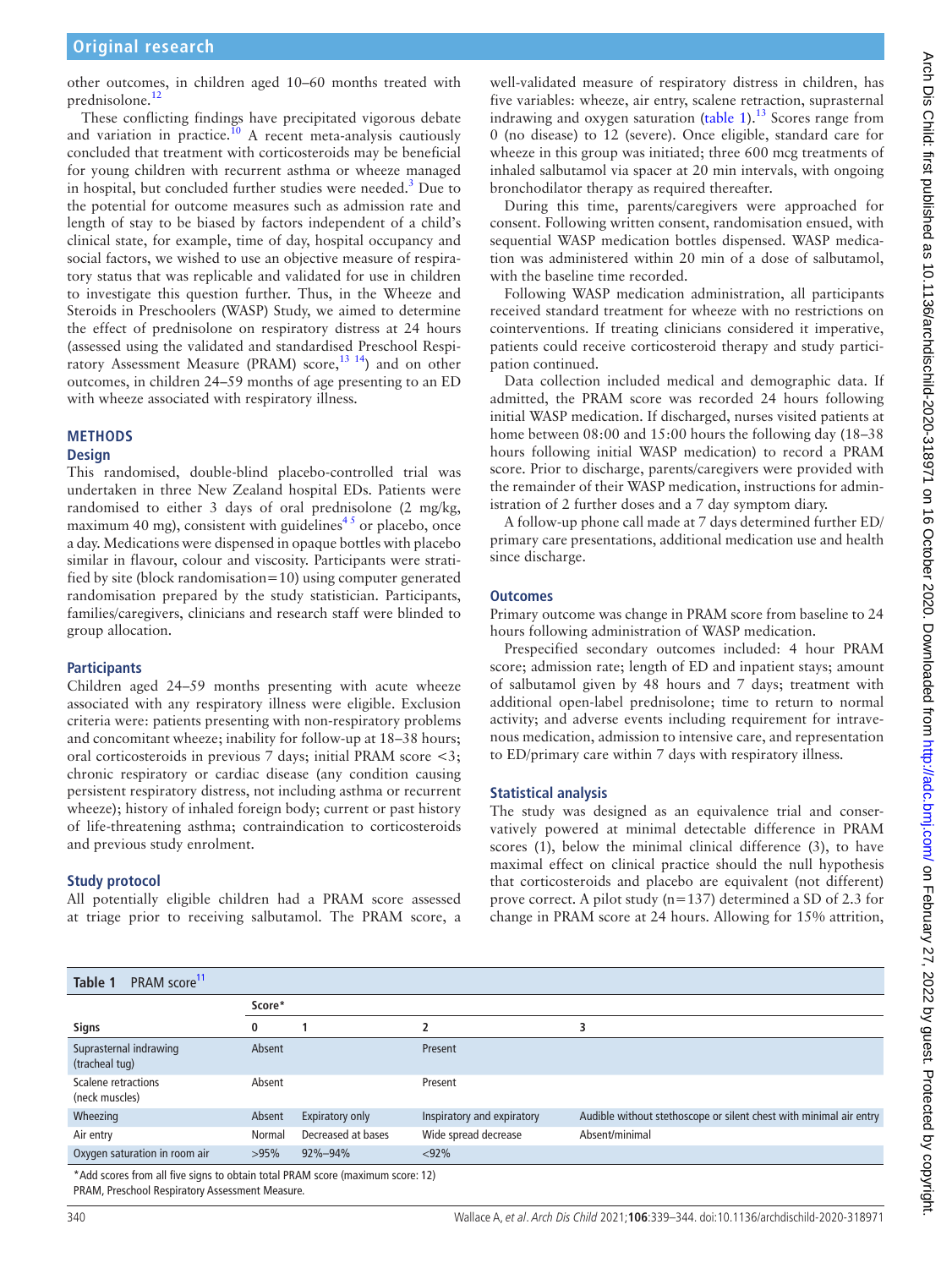400 participants were required (power=95%) to confirm equivalence (alpha=0.05). During the trial, it was noted that primary outcome data were available for approximately 80%. To preserve power, recruitment was conservatively increased to ensure primary outcome data were available for 400 participants.

Analysis was by intention-to-treat (SAS V.9.4, SAS Institute, Cary, USA). Continuous data are reported as means±SD or medians and IQR. Differences are reported as differences between means (95% CIs) or differences between medians (95% CIs) using Hodges-Lehmann estimates[.15](#page-5-9) Dichotomised data are reported as rates, with differences reported as OR (95% CIs) and corresponding number needed to treat/harm.

A priori subgroup analysis was undertaken in participants deemed salbutamol responsive (reduction in PRAM score of  $\geq$ 3 following three 600 mcg salbutamol doses in first hour; 80% power) and deemed at higher risk of later asthma (using Asthma Predictive Index).<sup>[16](#page-5-10)</sup> Post hoc subgroup analysis was undertaken of: change in PRAM score at 4 hours; proportion of participants with PRAM score of 0, 1–4 (mild), 5–8 (moderate) and 9–12 (severe) at 4 and 24 hours; and change in PRAM score at 24 hours for those with mild/moderate versus severe and mild versus moderate/severe PRAM scores at baseline.

#### **RESULTS**

Between August 2014 and September 2016, 3247 patients were potentially eligible. Of these, 150 patients were not approached, 2040 were excluded and 564 declined to participate, leaving 493 patients randomised to receive prednisolone (n=246) or placebo  $(n=247,$  [figure](#page-2-0) 1). Eleven participants withdrew and five participants were excluded post-randomisation, leaving 477 patients (238 in the prednisolone group and 239 in the placebo group) in the intention-to-treat analysis, with primary outcome data available on 393 patients (82% overall; 195 (79%) in prednisolone group and 198 (83%) in placebo group).

#### Study groups were well balanced at baseline ([table](#page-2-1) 2).

We found no difference between study groups for the primary outcome of change in PRAM score from baseline to 24 hours following study medication administration (difference between means, −0.39 (95% CI, −0.84 to 0.06), p=0.09). Similarly, on



<span id="page-2-0"></span>Figure 1 Consort flow diagram. <sup>a</sup>Some participants met more than one exclusion criteria.

<span id="page-2-1"></span>**Table 2** Baseline characteristics of prednisolone and placebo groups

|                                                         | Prednisolone<br>no. (%)<br>$(n=238)$ | Placebo<br>no. (%)<br>$(n=239)$ |
|---------------------------------------------------------|--------------------------------------|---------------------------------|
| Male                                                    | 147(61.8)                            | 137(57.3)                       |
| Age, mean (SD), months                                  | 36.4 (10.2)                          | 36.9(9.9)                       |
| Ethnicity-Māori                                         | 75 (31.5)                            | 80 (33.5)                       |
| Pacific people                                          | 67 (28.2)                            | 59 (24.7)                       |
| Asian                                                   | 9(3.8)                               | 12(5.0)                         |
| European/other                                          | 87 (36.6)                            | 88 (36.8)                       |
| Passive tobacco exposure*                               | 100(42.4)                            | 95 (40.8)                       |
| Previous diagnosis of asthma                            | 70 (29.4)                            | 73 (30.5)                       |
| Wheeze in past-any                                      | 213 (89.5)                           | 214 (89.5)                      |
| Wheeze in past with URTI                                | 202 (84.9)                           | 200 (83.7)                      |
| Wheeze in past without URTI                             | 35(14.7)                             | 41 (17.2)                       |
| Previous diagnosis of eczema                            | 102 (42.9)                           | 102 (42.7)                      |
| Previous diagnosis of hay fever                         | 39 (16.4)                            | 41 (17.2)                       |
| Previous salbutamol use                                 | 184 (77.3)                           | 187 (78.2)                      |
| Previous inhaled corticosteroid use                     | 64 (26.6)                            | 59 (24.7)                       |
| Salbutamol responsivet                                  | 138 (58.7)                           | 128 (54.5)                      |
| Parental history of asthma                              | 102 (42.9)                           | 102(42.7)                       |
| Positive Asthma Predictive Index                        | 141 (59.2)                           | 147 (61.5)                      |
| Baseline PRAM score at triage, mean (SD)                | 5.7(1.8)                             | 5.7(1.9)                        |
| PRAM score after first hour of treatment,#<br>mean (SD) | 2.9(2.1)                             | 2.7(2.0)                        |

\*Tobacco exposure data available for 236 patients in the prednisolone group and 233 in the placebo group.

†Defined as reduction in PRAM score of ≥3 recorded 20 min following three doses of 600 mcg salbutamol administered via a spacer in the first hour of treatment. ‡Recorded 20 min following three doses of 600 mcg salbutamol administered via spacer in the first hour of treatment.

PRAM, Preschool Respiratory Assessment Measure; SD, standard deviation; URTI, upper respiratory tract infection.

subgroup analysis, there was no difference between groups in those assessed as salbutamol responsive, for children with a positive Asthma Predictive Index, or on the basis of baseline PRAM score [\(table](#page-3-0) 3).

Absolute PRAM score was lower at 4 and 24 hours in the prednisolone group ([table](#page-3-1) 4), with more participants in the prednisolone group having a PRAM score of 0 at 24 hours compared with the placebo group. Fewer patients in the prednisolone group received additional oral prednisolone (OR 0.22) or treatment with intravenous medication (salbutamol, hydrocortisone, magnesium sulphate or aminophylline) (OR 0.27). Decreased hospital admission and shorter ED stay if discharged in those who received prednisolone were of borderline statistical significance. There were no differences between groups for number of doses of salbutamol administered within the first 48 hours, length of stay for those admitted, representation rates to ED/primary care within 7 days or other long-term secondary outcomes ([table](#page-3-1) 4).

#### **DISCUSSION**

This study found that in children aged 24–59 months presenting to hospital with acute wheeze, treatment with oral prednisolone was equivalent to placebo for respiratory outcomes at 24 hours and at 7 days after presentation. Subgroup analyses showed no evidence that treatment effect differed for children who were salbutamol responsive, had a positive Asthma Predictive Index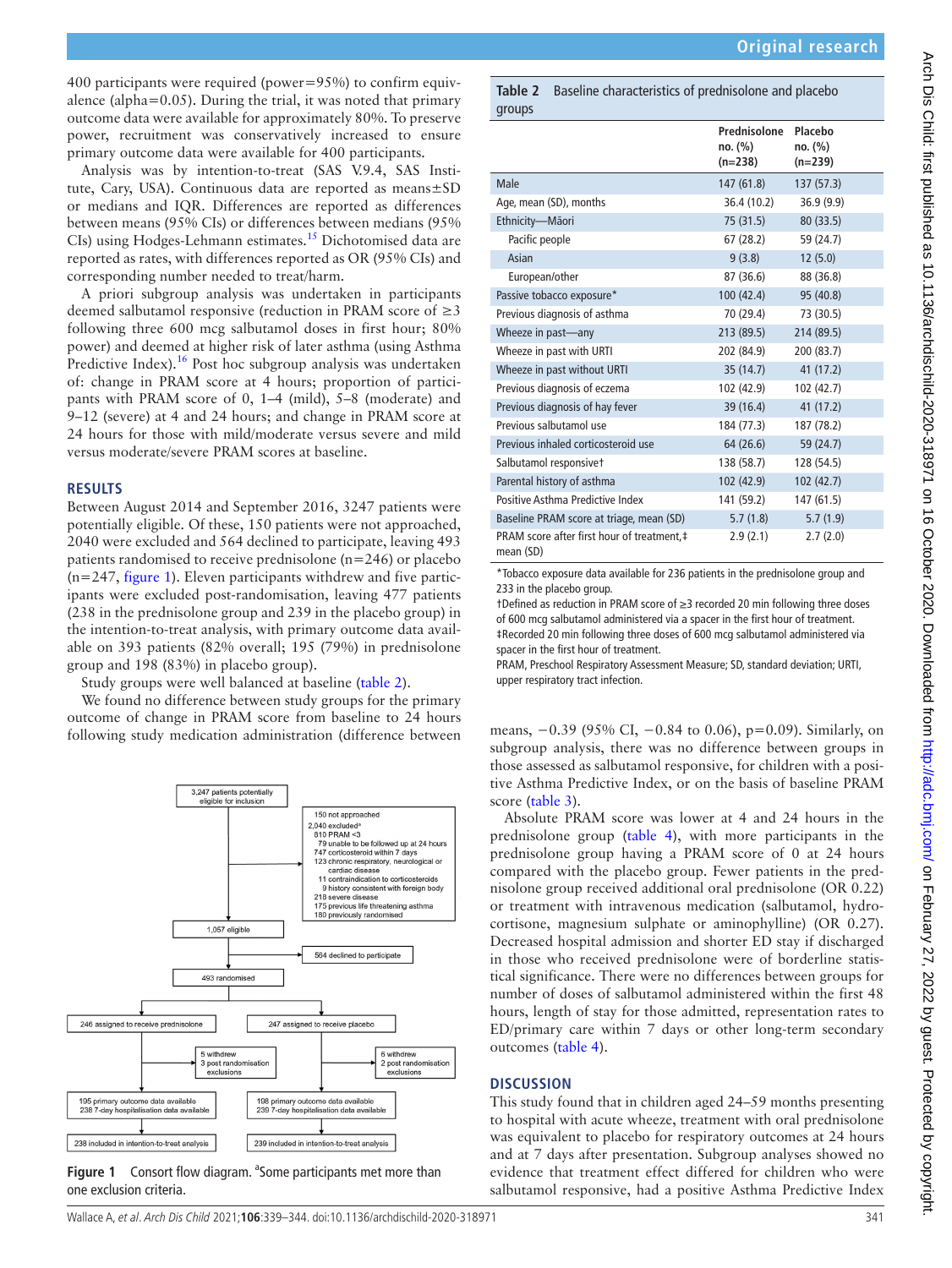<span id="page-3-0"></span>

| Table 3<br>Primary outcome with subgroup analyses |               |     |               |     |                            |                   |
|---------------------------------------------------|---------------|-----|---------------|-----|----------------------------|-------------------|
| <b>Outcomes</b>                                   | Prednisolone  | N   | Placebo       | Ν   | Difference (95% CI)        | P value           |
| Change in PRAM score at 24 hours,* mean (SD)      | $-5.12(2.14)$ | 198 | $-4.73(2.38)$ | 195 | $-0.39$ ( $-0.84$ to 0.06) | 0.09              |
| Subgroup analyses                                 |               |     |               |     |                            |                   |
| Salbutamol responsive                             |               |     |               |     |                            | $0.94+$           |
| Yes                                               | $-5.87(1.97)$ | 114 | $-5.53(2.21)$ | 103 | $-0.33$ ( $-0.89$ to 0.22) |                   |
| <b>No</b>                                         | $-4.11(1.99)$ | 81  | $-3.81(2.25)$ | 90  | $-0.30$ ( $-0.94$ to 0.34) |                   |
| Asthma Predictive Index                           |               |     |               |     |                            | 0.19 <sub>†</sub> |
| Positive                                          | $-4.93(2.16)$ | 119 | $-4.78(2.33)$ | 119 | $-0.15$ ( $-0.73$ to 0.42) |                   |
| Negative                                          | $-5.41(2.10)$ | 79  | $-4.64(2.47)$ | 76  | $-0.76$ ( $-1.49$ to 0.03) |                   |
| Baseline PRAM score‡                              |               |     |               |     |                            |                   |
| 3 to 8 (mild/moderate)                            | $-4.84(1.90)$ | 185 | $-4.46(2.14)$ | 178 | $-0.38$ ( $-0.80$ to 0.03) | $0.13+$           |
| 9 to 12 (severe)                                  | $-9.15(0.99)$ | 13  | $-7.59(2.92)$ | 17  | $-1.57$ ( $-3.15$ to 0.01) |                   |
| $3$ to $4$ (mild)                                 | $-2.88(1.30)$ | 51  | $-2.71(1.44)$ | 56  | $-0.17$ ( $-0.69$ to 0.36) | $0.65+$           |
| 5 to 12 (moderate/severe)                         | $-5.90(1.80)$ | 147 | $-5.54(2.20)$ | 139 | $-0.36$ ( $-0.83$ to 0.11) |                   |

\*PRAM score for primary outcome was measured at a mean time of 24 hours and 03 min (SD 6 hours and 33 min) in the prednisolone group and a mean time of 23 hours and 53 min (SD 7 hours and 43 min) in the placebo group (difference between means p=0.83).

†P value for subgroup interaction

‡Post hoc analysis

CI, confidence level; PRAM, Preschool Respiratory Assessment Measure; SD, standard deviation.

<span id="page-3-1"></span>

| Short-term and long-term secondary outcomes<br>Table 4                 |                     |     |                     |     |                                           |                          |  |  |
|------------------------------------------------------------------------|---------------------|-----|---------------------|-----|-------------------------------------------|--------------------------|--|--|
| <b>Outcomes</b>                                                        | Prednisolone        | N   | <b>Placebo</b>      | N   | Difference/OR (95% CI)                    | P value                  |  |  |
| Short-term                                                             |                     |     |                     |     |                                           |                          |  |  |
| PRAM score at 4 hours, median (IQR)                                    | 1(0 to 2)           | 167 | 2(0 to 3)           | 169 | $0$ (-1 to 0) <sup>*</sup>                | 0.01                     |  |  |
| Change in PRAM score at 4 hourst, mean (SD)                            | $-4.18(2.26)$       | 167 | $-3.51(2.45)$       | 169 | $-0.67$ (-1.18 to $-0.16$ )               | 0.01                     |  |  |
| PRAM score at 4 hours, † No. (%)                                       |                     |     |                     |     |                                           |                          |  |  |
| 0 (no disease)                                                         | 44 (26.4%)          | 167 | 43 (25.4%)          | 169 | $\equiv$                                  | 0.003                    |  |  |
| 1 to 4 (mild disease)                                                  | 115 (68.9%)         |     | 97 (57.4%)          |     |                                           |                          |  |  |
| 5 to 8 (moderate disease)                                              | $8(4.8\%)$          |     | 26 (15.4%)          |     |                                           |                          |  |  |
| 9 to 12 (severe disease)                                               | $0(0\%)$            |     | $3(1.8\%)$          |     |                                           |                          |  |  |
| PRAM score at 24 hours, median (IQR)                                   | 1(0 to 1)           | 198 | 0(0 to 1)           | 195 | $0(0 to 0)^*$                             | 0.01                     |  |  |
| PRAM score at 24 hours, † No. (%)                                      |                     |     |                     |     |                                           |                          |  |  |
| 0 (no disease)                                                         | 127 (64.1%)         | 198 | 105 (53.9%)         | 195 |                                           | 0.15                     |  |  |
| 1 to 4 (mild disease)                                                  | 67 (33.8%)          |     | 82 (42.1%)          |     |                                           |                          |  |  |
| 5 to 8 (moderate disease)                                              | $4(2.0\%)$          |     | $7(3.6\%)$          |     |                                           |                          |  |  |
| 9 to 12 (severe disease)                                               | $0(0\%)$            |     | $1(0.5\%)$          |     |                                           |                          |  |  |
| Length of ED stay for discharged patients, median (IQR),<br>hours      | 5.6 (4.2 to 7.7)    | 171 | 6.0 (4.5 to 8.9)    | 161 | $-0.57$ (-1.15 to 0.02) <sup>*</sup>      | 0.06                     |  |  |
| Requirement for hospital admission, No. (%); OR                        | 56 (23.5)           | 238 | 75 (31.4)           | 239 | 0.67 (0.45 to 1.01)                       | 0.05                     |  |  |
| Length of inpatient stay, median (IQR), hours                          | 26.3 (18.6 to 36.9) | 54  | 29.2 (22.2 to 40.8) | 70  | $-2.9$ (-7.8 to 2.4)*                     | 0.27                     |  |  |
| MDI doses of salbutamol in first 48 hours, median (IQR)                | 18 (6 to 36)        | 231 | 18 (6 to 56)        | 234 | $0 (-6 to 0)^*$                           | 0.27                     |  |  |
| Treatment with additional open label oral prednisolone,<br>No. (%); OR | $3(1.3\%)$          | 238 | $13(5.4\%)$         | 239 | 0.22 (0.06 to 0.79)<br>NNT=24 (13 to 109) | 0.01                     |  |  |
| Adverse events                                                         |                     |     |                     |     |                                           |                          |  |  |
| Admission to intensive care unit, No. (%); OR                          | $2(0.8\%)$          | 238 | $0(0\%)$            | 239 | Undefined                                 | $\overline{\phantom{m}}$ |  |  |
| Treatment with intravenous medication, No. (%); OR                     | $3(1.3\%)$          | 238 | $11(4.6\%)$         | 239 | 0.27 (0.07 to 0.96)<br>NNT=30 (15 to 444) | 0.03                     |  |  |
| Representation to hospital within 7 days, No. (%); OR                  | $2(0.8\%)$          | 238 | $2(0.8\%)$          | 239 | 1.00 (0.14 to 7.18)                       | 1.00                     |  |  |
| Representation to primary care within 7 days,<br>No. (%); OR           | $17(7.1\%)$         | 238 | 23 (9.6%)           | 239 | 0.72 (0.38 to 1.39)                       | 0.33                     |  |  |
| Long-term                                                              |                     |     |                     |     |                                           |                          |  |  |
| Condition improved at 7 days, No. (%); OR                              | 195 (96.1%)         | 203 | 208 (98.1%)         | 212 | 0.47 (0.14 to 1.59)                       | 0.22                     |  |  |
| Back to usual self at 7 days, No. (%); OR                              | 177 (87.6%)         | 202 | 187 (87.8%)         | 213 | 0.98 (0.55 to 1.77)                       | 0.96                     |  |  |
| MDI doses of salbutamol in first 7 days, median (IQR)                  | 78 (36 to 126)      | 105 | 87 (42 to 135)      | 106 | $-8$ (-24 to 8)*                          | 0.33                     |  |  |

\*Medians, difference and 95% CI estimated using Hodges-Lehmann estimates, p values from Wilcoxon test. †Post hoc analysis.

CI, confidence level; ED, emergency department; IQR, interquartile range; MDI, metered dosed inhaler; NNT, number needed to treat; OR, odds ratio; PRAM, Preschool Respiratory Assessment Measure; SD, standard deviation.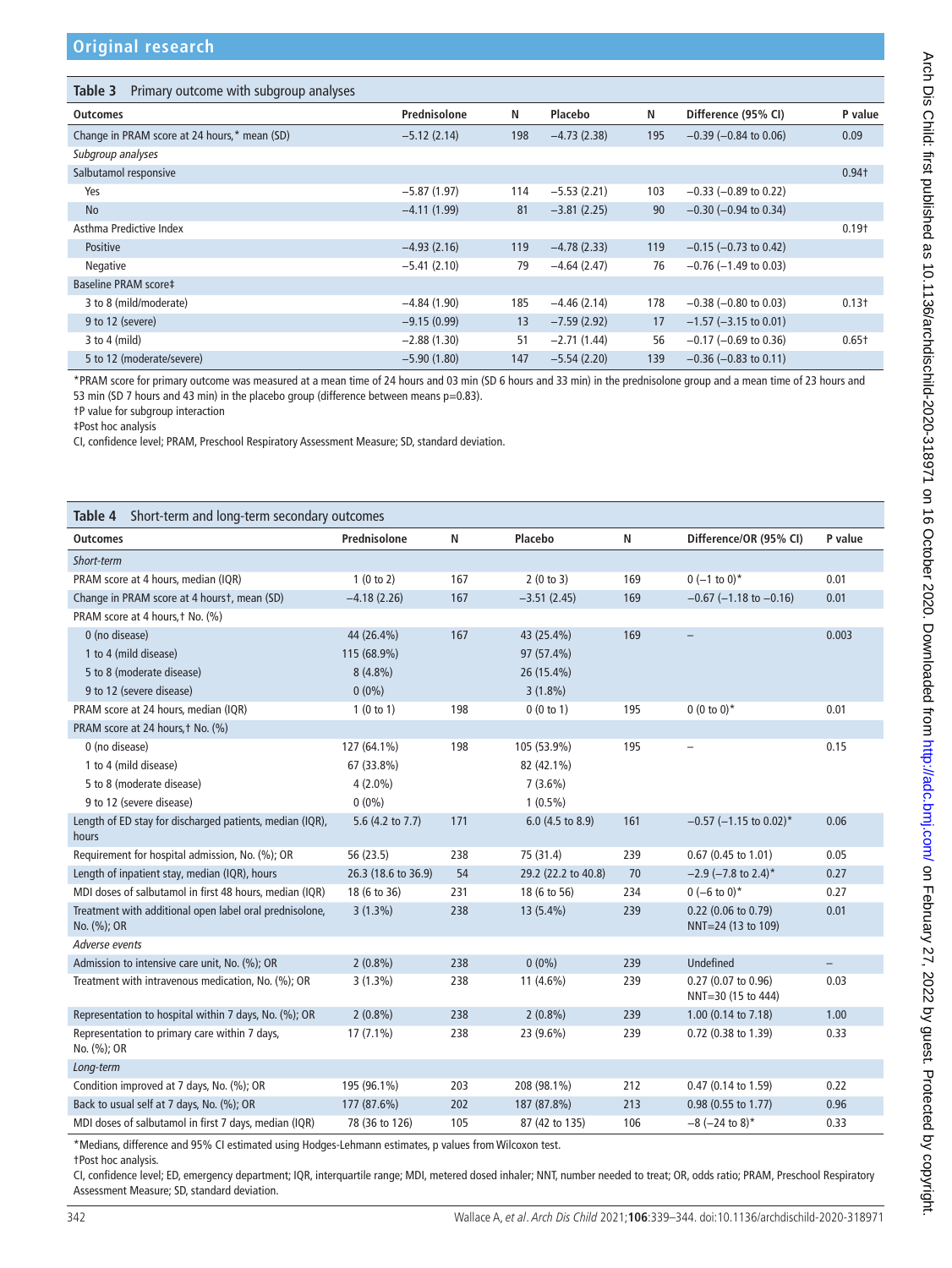or more severe disease at presentation (higher PRAM score). However, those who received prednisolone had less respiratory distress 4 hours after medication administration and reduced requirement for hospital admission, additional corticosteroid or intravenous treatment. These findings suggest that early in-hospital administration of oral prednisolone to preschoolers with wheeze may prevent further deterioration and requirement for escalation of therapy.

Our finding of initial corticosteroid benefit is consistent with those of a recent study of 605 children aged 2–6 years with wheezy respiratory illnesses, which reports that length of stay was reduced by nearly 3 hours in patients randomised to prednisolone.<sup>[11](#page-5-5)</sup> Of note, the effect of prednisolone on length of stay in that study was greater for children presenting with more severe wheeze. In contrast, in a study of 687 children aged 10–60 months presenting with wheezy respiratory illnesses, randomised to prednisolone or placebo, no differences were found for length of stay or other outcomes.<sup>12</sup> However, this second study included considerable numbers of very young children with a probable diagnosis of bronchiolitis, for which corticosteroids are ineffective.<sup>1</sup>

The observation that acute wheeze in preschoolers resolves in the vast majority by 24 hours with no recrudescence is novel. Median PRAM score in both groups of participants at 24 hours was 0, with only a handful of children in each group having a PRAM score >4 and no child with a score >8. These findings suggest that wheezy respiratory illnesses in preschoolers are short-lived, with the usual clinical course being rapid improvement following assessment and implementation of bronchodilator therapy. Our finding of rapid resolution of wheeze, even in the placebo participants, may help explain the inconsistent results of previous studies.<sup>[10](#page-5-4)</sup>

The novel finding of rapid resolution of wheeze is discordant with the majority of international clinical practice guidelines which support treating wheezy preschoolers with a 3-day course of corticosteroids,  $4<sup>5</sup>$  as used for management of acute asthma in older children and adults. However, preschool wheeze is a heterogenous condition with numerous factors contributing to a wheezy phenotype, often simultaneously.<sup>[6 7](#page-5-2)</sup> Therefore, it is perhaps inappropriate to align acute management of wheeze in preschoolers with asthma in older children. Our study is the first to suggest that corticosteroid treatment, if used at all for management of acute wheeze in preschoolers, should be of very limited duration.

Of the 1057 children eligible, 493 (47%) consented to participate, similar to rates obtained by Foster.<sup>11</sup> Our results are generalisable to the wider population of preschoolers with moderate acute wheeze, with previous diagnosis of asthma in 30% (Foster *et al* 24%<sup>[11](#page-5-5)</sup>; Panickar *et al* 18%<sup>12</sup>) and previous parental report of wheeze in 90% (Foster *et al* 69%[11;](#page-5-5) Panickar *et al* 66%[12\)](#page-5-6).

Study strengths include our large sample size, recruited from three hospitals, with ethnic diversity representative of the New Zealand population, and a lower age limit for participants of 24 months, ensuring that those with bronchiolitis were not included. The inclusion of children as young as 6 months in previous studies has limited the ability to draw conclusions regarding the efficacy of corticosteroids for wheezy respiratory illnesses outside of the bronchiolitis age range.<sup>12 18 19</sup> A further strength was use of the PRAM score to assess respiratory status, thereby avoiding the inevitable biases inherent in outcomes such as admission rate and length of stay. This tool was developed using multivariate analysis to model respiratory signs against formal respiratory function in children aged 3–6 years presenting with wheeze and subsequently validated in controls.<sup>13</sup> The

PRAM score has excellent interobserver agreement, correlates well with clinical outcomes and has been validated in infants down to 18 months old[.14 20–22](#page-5-12) By comparison, Foster assessed respiratory status using a pulmonary score that is not validated for children<5 years, making generalisation of findings to this younger group difficult.<sup>[11](#page-5-5)</sup>However, despite the external robustness of the PRAM score, in post hoc analysis, it could not stratify at triage patients responsive to prednisolone. This suggests that preschoolers with acute wheeze declare themselves in need of admission or suitable for discharge sometime after presentation. Consistent with this, in post hoc analysis Foster *et al*<sup>11</sup> found an effect of prednisolone on length of stay only in those discharged after 4 hours.

Limitations of our study include loss to follow-up for the primary outcome and incomplete secondary outcome data. It was not possible to contact all patients following discharge. Socioeconomic deprivation is common in our population of children presenting with wheezy illnesses $^{23}$  and may have played a role in follow-up difficulties. However, the existence within New Zealand of a single healthcare identification number ensures that follow-up of subsequent presentations was complete, giving reassurance that those lost to follow-up did not have these outcomes.

This study did not include children less than 24 months of age. While most children less than 12 months of age presenting to hospital with wheeze associated with respiratory illness have bronchiolitis, a condition for which corticosteroids are ineffective, $17 \text{ most whereby children aged } 12-24 \text{ months have action}$ gies similar to those included in our study. Further studies are required to determine the effect of prednisolone in children aged 12–24 months presenting with wheeze. In addition, our finding of equivalent respiratory status at 24 hours with no symptom recrudescence regardless of initial treatment suggests that further doses of prednisolone are potentially unnecessary. Thus, future research is needed to investigate respiratory outcomes for children treated with a single dose of oral prednisolone in comparison to a more conventional 3-day course.

Our analysis did not adjust for multiple comparisons in secondary outcomes. A number of statistical comparisons had final p values between 0.01 and 0.05. These results would not be considered significant following most methods of adjustment for multiple comparisons.

In conclusion, administration of oral prednisolone to preschoolers presenting to hospital with wheeze does not alter respiratory outcomes at 24 hours or beyond, when most children have improved regardless of initial treatment. However, our findings of reduced requirement for hospital admission and escalation of therapy in the treatment group suggest that oral prednisolone may improve short-term respiratory outcomes for preschoolers presenting with wheeze and that subsequent doses of oral prednisolone may provide no additional therapeutic benefit. Further studies are required to investigate this hypothesis further.

#### **Author affiliations**

<sup>1</sup>Department of Paediatrics, Waikato Hospital, Hamilton, New Zealand <sup>2</sup> Department of Paediatrics: Child and Youth Health, The University of Auckland,

Auckland, New Zealand

- <sup>3</sup>Paediatric Department, Waitakere Hospital, Auckland, New Zealand
- 4 Children's Emergency Department, Starship Children's Health, Auckland, New Zealand
- 5 Kidz First, Middlemore Hospital, Auckland, New Zealand
- 6 Emergency Department, Middlemore Hospital, Auckland, New Zealand <sup>7</sup> Department of Surgery, The University of Auckland, Auckland, New Zealand <sup>8</sup> Emergency Department, Waikato Hospital, Hamilton, New Zealand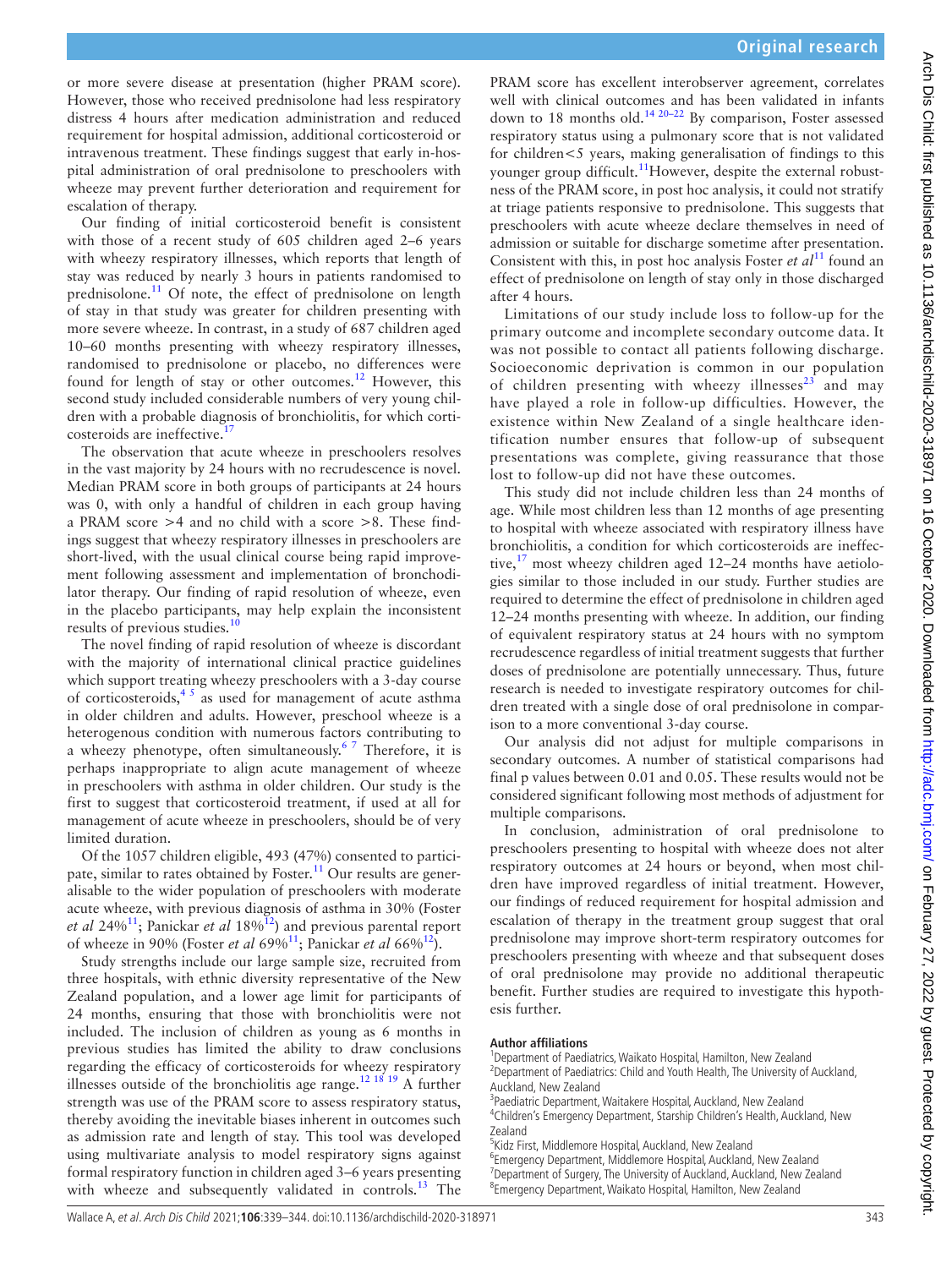### **Original research**

9 Departments of Paediatrics, Emergency Medicine, and Pharmacology and Physiology, Cumming School of Medicine, University of Calgary, Calgary, Alberta, Canada

<sup>10</sup>Respiratory Medicine, Starship Children's Health, Auckland, New Zealand

**Acknowledgements** We thank all the participants of this study and their families, and the staff of the three hospitals from which participants were recruited (Starship Children's Hospital, Auckland, tertiary paediatric centre; Kidz First Hospital, Auckland, and Waikato Hospital, Hamilton, secondary paediatric centres).

**Contributors** SRD, DWJ, IA, OS, MS, DM, JMDT, AT and MB contributed to the study design. OS, MS, SRD and MB undertook the pilot study, and AW, MS, JN, AT, ET, CB, SRD and MB undertook the main study. SRD obtained funding. NG developed the study database. SRD and JMDT had full access to all the data in the study and take responsibility for the integrity of the data and the accuracy of the data analysis. AW prepared the draft manuscript, and all authors contributed to and reviewed the manuscript. SRD approved the final manuscript and is responsible for the overall content as guarantor. The corresponding author attests that all listed authors meet authorship criteria and that no others meeting the criteria have been omitted.

**Funding** This study was funded by the Health Research Council of New Zealand (13/556). The researchers in the WASP study were independent of the funders. All authors had full access to all of the data (including statistical reports and tables) in the study and can take responsibility for the integrity of the data and the accuracy of the data analysis. SRD's time is partly funded by Cure Kids New Zealand.

**Disclaimer** The funders had no role in the design and conduct of the study: collection, management, analysis and interpretation of the data; preparation, review or approval of the manuscript and decision to submit the manuscript for publication.

**Competing interests** None declared.

**Patient consent for publication** Not required.

**Ethics approval** Approved by the Northern-A Health and Disability Ethics Committee (New Zealand) (HDEC14/NTA/83) and participating hospitals.

**Provenance and peer review** Not commissioned; externally peer reviewed.

**Data availability statement** Data are available on reasonable request. The authors support data sharing. The WASP trial used identifiable individual patient data that are subject to restriction, including ethics, consent and privacy issues. Anonymised (deidentified) data will be available on request from the corresponding author (Professor Stuart R Dalziel s.dalziel@auckland.ac.nz), where possible within these constraints for use, following review by the trial steering committee of the protocol and statistical analysis plan.

#### **ORCID iD**

Alexandra Wallace<http://orcid.org/0000-0003-2192-3245>

#### **REFERENCES**

- <span id="page-5-0"></span>1 Duncanson M, Oben G, Wicken A, et al. Child poverty monitor 2018: technical report. New Zealand child and youth epidemiology service. Available: [http://hdl.handle.net/](http://hdl.handle.net/10523/8697) [10523/8697](http://hdl.handle.net/10523/8697)
- 2 Zahran HS, Bailey CM, Damon SA, et al. Vital Signs: Asthma in Children United States, 2001-2016. [MMWR Morb Mortal Wkly Rep](http://dx.doi.org/10.15585/mmwr.mm6705e1) 2018;67:149-55.
- <span id="page-5-1"></span>3 Castro-Rodriguez JA, Beckhaus AA, Forno E. Efficacy of oral corticosteroids in the treatment of acute wheezing episodes in asthmatic preschoolers: systematic review with meta-analysis. [Pediatr Pulmonol](http://dx.doi.org/10.1002/ppul.23429) 2016;51:868-76.
- <span id="page-5-8"></span>4 British Thoracic Society and Scottish Intercollegiate Guidelines Network. British guideline on the management of asthma. sign 153, 2016. Available: [https://www.](https://www.sign.ac.uk/assets/sign153.pdf) [sign.ac.uk/assets/sign153.pdf](https://www.sign.ac.uk/assets/sign153.pdf)
- 5 Asher I, McNamara D, Davies C, et al. Asthma and respiratory Foundation NZ child and adolescent asthma guidelines: a guick reference guide. [N Z Med J](http://www.ncbi.nlm.nih.gov/pubmed/29197898) 2017;130:10–33.
- <span id="page-5-2"></span>6 Garden FL, Simpson JM, Marks GB, et al. Atopy phenotypes in the childhood asthma prevention study (CAPS) cohort and the relationship with allergic disease: clinical mechanisms in allergic disease. [Clin Exp Allergy](http://dx.doi.org/10.1111/cea.12095) 2013;43:633-41.
- 7 Hose AJ, Depner M, Illi S, et al. Latent class analysis reveals clinically relevant atopy phenotypes in 2 birth cohorts. [J Allergy Clin Immunol](http://dx.doi.org/10.1016/j.jaci.2016.08.046) 2017;139:1935-45.
- Liu L, Pan Y, Zhu Y, et al. Association between rhinovirus wheezing illness and the development of childhood asthma: a meta-analysis. [BMJ Open](http://dx.doi.org/10.1136/bmjopen-2016-013034) 2017;7:e013034.
- <span id="page-5-3"></span>9 Rowe BH, Spooner CH, Ducharme FM, et al. Corticosteroids for preventing relapse following acute exacerbations of asthma. [Cochrane Database Syst Rev](http://dx.doi.org/10.1002/14651858.CD000195.pub2) 2007:CD000195.
- <span id="page-5-4"></span>10 Beigelman A, Durrani S, Guilbert TW. Should a Preschool Child with Acute Episodic Wheeze be Treated with Oral Corticosteroids? A Pro/Con Debate. *J Allergy Clin* [Immunol Pract](http://dx.doi.org/10.1016/j.jaip.2015.10.017) 2016;4:27–35.
- <span id="page-5-5"></span>11 Foster SJ, Cooper MN, Oosterhof S, et al. Oral prednisolone in preschool children with virus-associated wheeze: a prospective, randomised, double-blind, placebo-controlled trial. [Lancet Respir Med](http://dx.doi.org/10.1016/S2213-2600(18)30008-0) 2018;6:97–106.
- <span id="page-5-6"></span>12 Panickar J, Lakhanpaul M, Lambert PC, et al. Oral prednisolone for preschool children with acute virus-induced wheezing. [N Engl J Med](http://dx.doi.org/10.1056/NEJMoa0804897) 2009;360:329-38.
- <span id="page-5-7"></span>13 Chalut DS, Ducharme FM, Davis GM. The preschool respiratory assessment measure (PRAM): a responsive index of acute asthma severity. *[J Pediatr](http://dx.doi.org/10.1067/mpd.2000.110121)* 2000;137:762–8.
- <span id="page-5-12"></span>14 Ducharme FM, Chalut D, Plotnick L, et al. The pediatric respiratory assessment measure: a valid clinical score for assessing acute asthma severity from toddlers to teenagers. [J Pediatr](http://dx.doi.org/10.1016/j.jpeds.2007.08.034) 2008;152:476-80. 80.e1.
- <span id="page-5-9"></span>15 Hodges J, Lehmann E, Estimators H-L. Hodges-Lehmann Estimators. In: Johnson NL, Read CB, eds. Encyclopedia of statistical sciences. vol 3. New York: John Wiley and Sons, 1983.
- <span id="page-5-10"></span>16 Amin P, Levin L, Epstein T, et al. Optimum predictors of childhood asthma: persistent wheeze or the asthma predictive index? [J Allergy Clin Immunol Pract](http://dx.doi.org/10.1016/j.jaip.2014.08.009) 2014;2:709–15.
- <span id="page-5-11"></span>17 Fernandes RM, Bialy LM, Vandermeer B, et al. Glucocorticoids for acute viral bronchiolitis in infants and young children. [Cochrane Database Syst Rev](http://dx.doi.org/10.1002/14651858.CD004878.pub4) 2013;6:CD004878.
- 18 Csonka P, Kaila M, Laippala P, et al. Oral prednisolone in the acute management of children age 6 to 35 months with viral respiratory infection-induced lower airway disease: a randomized, placebo-controlled trial. [J Pediatr](http://dx.doi.org/10.1067/S0022-3476(03)00498-0) 2003;143:725-30.
- 19 Tal A, Levy N, Bearman JE. Methylprednisolone therapy for acute asthma in infants and toddlers: a controlled clinical trial. [Pediatrics](http://www.ncbi.nlm.nih.gov/pubmed/2201941) 1990;86:350-6.
- 20 Birken CS, Parkin PC, Macarthur C. Asthma severity scores for preschoolers displayed weaknesses in reliability, validity, and responsiveness. [J Clin Epidemiol](http://dx.doi.org/10.1016/j.jclinepi.2004.02.016) 2004;57:1177–81.
- 21 Gouin S, Robidas I, Gravel J, et al. Prospective evaluation of two clinical scores for acute asthma in children 18 months to 7 years of age. [Acad Emerg Med](http://dx.doi.org/10.1111/j.1553-2712.2010.00775.x) 2010;17:598–603.
- 22 Stevens MW, Gorelick MH, Schultz T. Interrater agreement in the clinical evaluation of acute pediatric asthma. [J Asthma](http://dx.doi.org/10.1081/JAS-120018630) 2003;40:311–5.
- <span id="page-5-13"></span>23 Simpson J, Oben G, Craig E, et al. The determinants of health for children and young people in New Zealand (2014). New Zealand child and youth epidemiology service. Available:<http://hdl.handle.net/10523/6383>